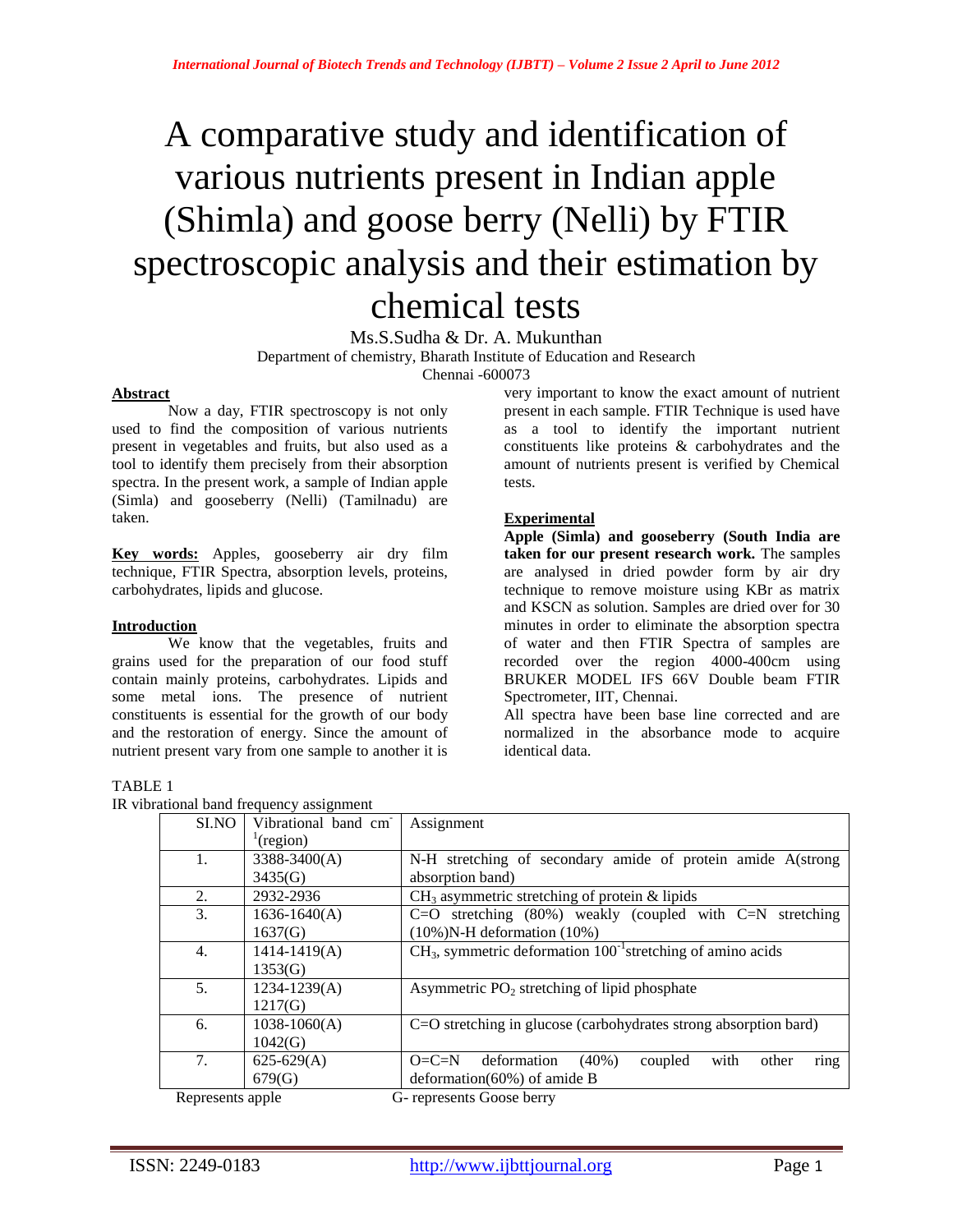SI.1 in table 1 clearly predicts the presence of protein in apple and goose berry since it gives a strong absorption band in the IR region (3388-3400 cm<sup>-1</sup>)for apples 3435cm<sup>-1</sup> for goose berry, allied protein compounds and lipids are indicated by absorption bands by SI.NO2,3,4,5,and 7 (N-H

stretching and deformations etc ).SI.No 6 in table 1 clearly shows the presence of glucose (carbohydrates) since it gives strong absorption band in the region  $(1038-1060 \text{ cm}^{-1})$  for apple and  $1042 \text{ cm}^{-1}$  $1$  for goose berry.

## TABLE 2

Amount of protein (Bradford method)and carbohydrate (Anthrone method)present by chemical tests

| SLNO      | Name of the fruit | Protein content (per gram of Carbohydrate | content<br>(per   |
|-----------|-------------------|-------------------------------------------|-------------------|
|           |                   | sample)                                   | gram of sample)   |
|           | Indian apple      | $48.8 \text{ mg}$                         | 9.9 <sub>mg</sub> |
| <u>L.</u> | Goose berrv       | $22.5 \mu$ g                              | $72\mu$ g         |

#### RESULTS AND DISCUSSION

The FTIR spectra of apple and goose berry are distinct from one another but are dominated mainly by the absorption of protein constituents and glucose (carbohydrates)which are having selectively absorption band in IR region Fig1,2,represents the FTIR spectra of apples and goose berry respectively. A satisfactory vibrational band assignment of the absorption bands of spectra is done with the idea of group frequency of various constituents present in the samples.

#### Conclusion:

By comparison between FTIR spectra and chemical tests, the presence of nutrients like protein and carbohydrates (glucose) are identified (by frequency band assignment)and their relative amounts are estimated by chemical tests.

From the study we came to know that apple and gooseberry contains identical nutrients like proteins, lipids phosphate and carbohydrates. But the amount of nutrient present in goose berry is relative small due to its size. But if we consider a few number of goose berry the amount of nutrients present is equivalent that of an apple. Also goose berry is relatively cheaper and hence it is called as poor man's apple which is verified by our research work.

Hence the study fo identification and estimation of different nutrients (constituents) in different samples gives a clue to select a good fruit from different samples, which are essential for our diet .Also the study indirectly gives a clue about the fertility and compositionof soil on which the plant grow.

#### REFERENCES:

- 1. Hedge J.E.and Hofre B.T(1962) journal carbohydrate chemistry 17-Ed Whistler R.Land Mither J.N)Academic press,Newyork.
- 2. Sadasival.S. and Manicham.A(1992) journal billogical methods for agricultural sciences Wiley Eastern limited and TNAU,Coimbatore(P.No.8,9 56-58)

#### ACKNOWLEDGEMENT:

The author are very thankful to honourable chairman Pro-Chancellor Vice-Chancellor and Registrar of Bharath university for their continuous support and encouragement given to carry out this research work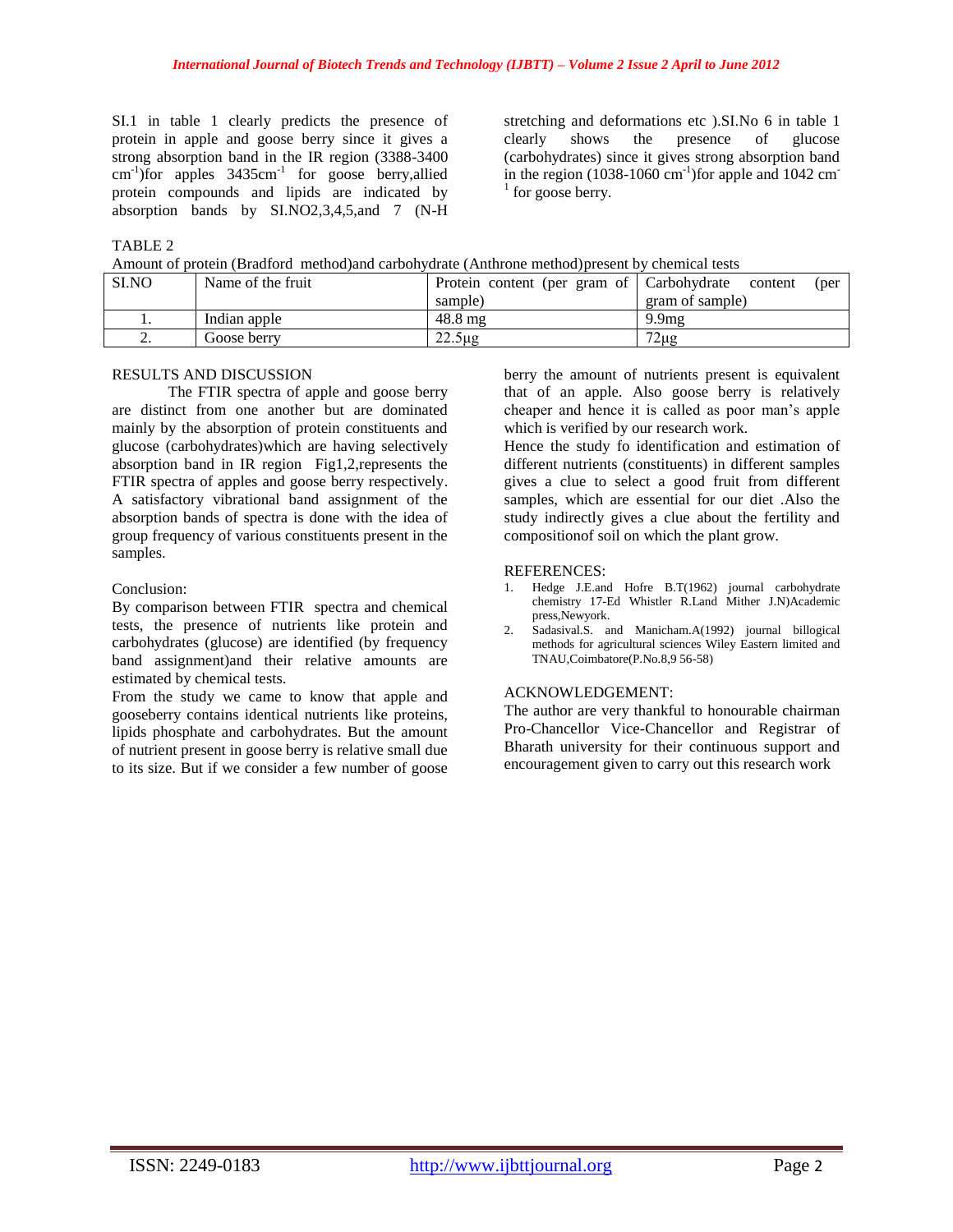